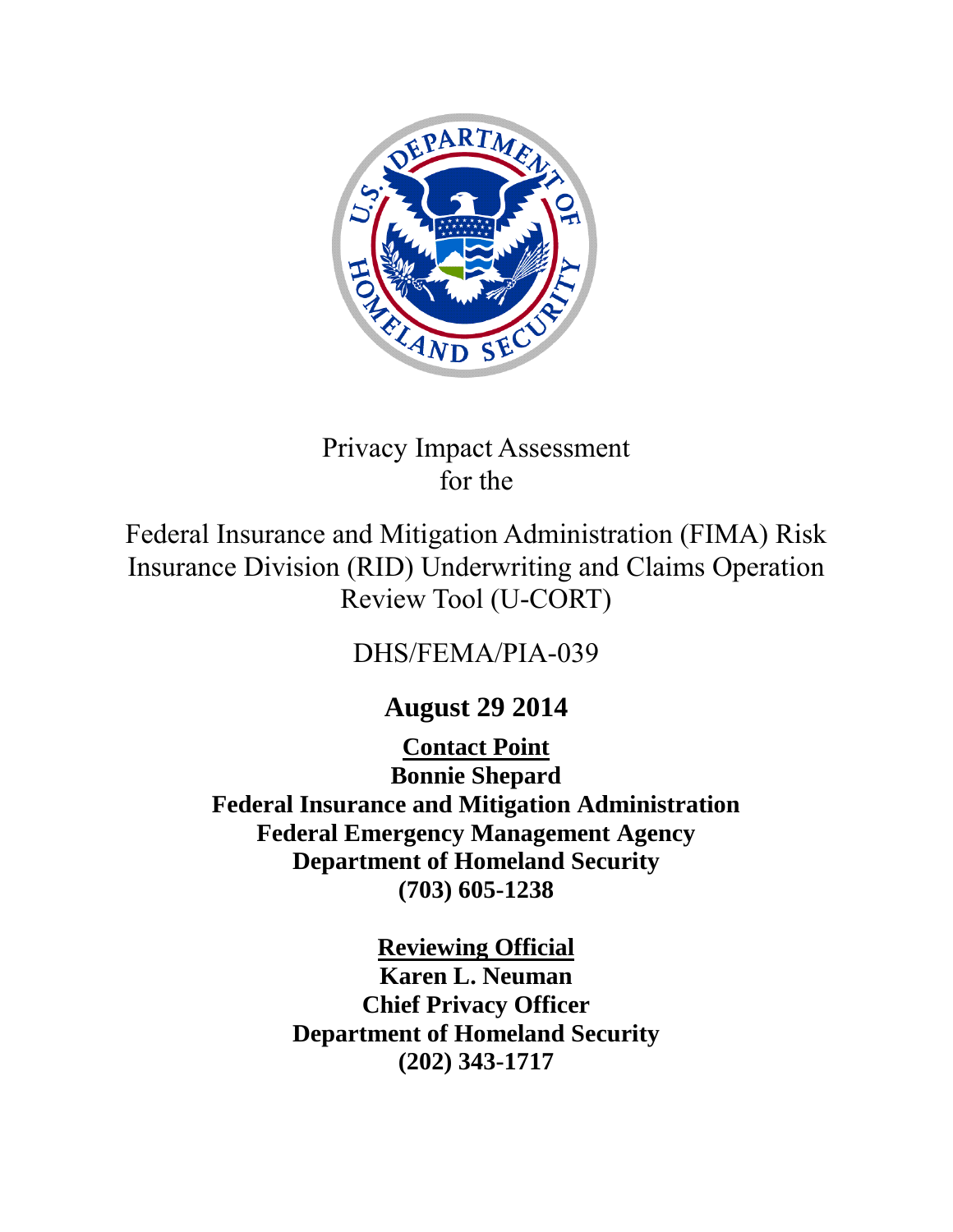

#### **Abstract**

The Federal Emergency Management Agency's (FEMA) Federal Insurance and Mitigation Administration (FIMA) Risk Insurance Division (RID) owns and operates the Underwriting and Claims Operation Review Tool ("U-CORT" or "Tool"). The RID U-CORT is a modernization of previously manual oversight mechanisms to improve the management of the National Flood Insurance Program (NFIP) underwriting and claim loss adjustment process. This Privacy Impact Assessment (PIA) documents how U-CORT collects, uses, disseminates, and maintains personally identifiable information (PII) of NFIP policy holders associated with underwriting and claim operation reviews.

#### **Overview**

Congress created the NFIP through the National Flood Insurance Act of 1968 (NFIA).<sup>1</sup> FIMA manages the NFIP and oversees the floodplain management and mapping components of the NFIP. Homeowners, renters, and businesses can purchase flood insurance from the NFIP through the FEMA NFIP Direct Servicing Agent (DSA) contractor on behalf of FIMA, and through Write Your Own (WYO) companies that sell and service flood insurance policies. WYOs may contract or purchase the services of flood vendors to handle the administrative functions of servicing flood insurance.

WYO's flood insurance policy and claims operations are required to be reviewed at least once every 3 years (triennially) in accordance with the NFIP WYO Program's Financial Control Plan Requirements and Procedures (FCPRP).<sup>2</sup> FIMA initiates NFIP underwriting and claims operation reviews to ensure WYOs and the NFIP DSA comply with federal statues, policies, and procedures for flood insurance underwriting and claims processes. This review process conducts a thorough examination of sample policy (underwriting operation) and claim (claims operation) files at each WYO, flood vendor, and the NFIP DSA to measure the quality of flood policy and claims investigations, adjustments, and supervision. All WYO companies, flood vendors, and the NFIP DSA must adhere to the standards and procedures outlined in the FCPRP to ensure financial and statistical control over their flood insurance activities.

The FIMA RID Underwriting Branch Insurance Examiners review the underwriting activities of WYO companies, flood vendors, and the NFIP DSA. The purpose of these reviews is to evaluate the procedures used to process NFIP applications, declinations, and cancellations; underwrite/endorse policies; renew policies; and execute other underwriting activities.

FIMA developed U-CORT to provide organization, automation, and integration of underwriting and claims operation review data and report development. The application is used by Insurance Examiners in the Underwriting Branch and the Claims and Appeals Branch.

 1 42 U.S.C. § 4001, *et. seq*. [\(http://www.gpo.gov/fdsys/pkg/USCODE-2004-title42/html/USCODE-2004-title42](http://www.gpo.gov/fdsys/pkg/USCODE-2004-title42/html/USCODE-2004-title42-chap50-sec4001.htm)  $chap50-sec4001.htm$ .

<sup>2</sup> NFIP WYO Program FCPRP, *available at*, [http://bsa.nfipstat.fema.gov/manuals/fcp99jc.pdf.](http://bsa.nfipstat.fema.gov/manuals/fcp99jc.pdf)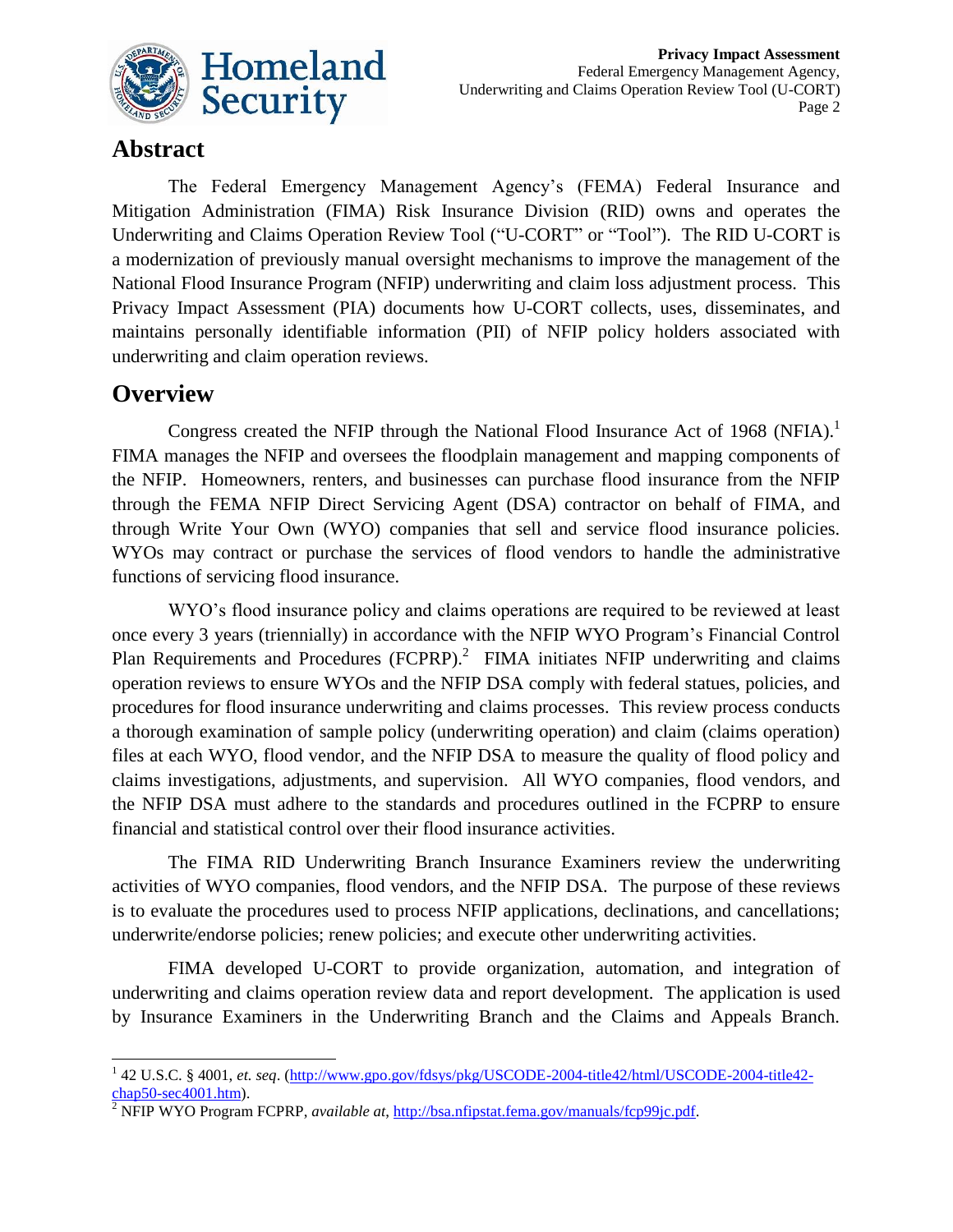

Through U-CORT Insurance Examiners and RID leadership are able to:

- Set sampling parameters;
- Communicate through secure internal messaging and email with the NFIP Information Technology System (ITS) administrators for sample requests (*See* Sample Selection for more detail);
- Perform underwriting and claims operation reviews and document discrepancies electronically within the application;
- Communicate through secure internal messaging and email with the WYO companies, flood vendors, and NFIP DSA to clarify open errors;
- Draft and submit the final reports internally and to WYO companies, flood vendors, and the NFIP DSA; and
- Conduct trend analysis, post-review follow-up activities, and executive dashboard reporting.

U-CORT does not rcollect or maintain any additional PII beyond what it receives from the NFIP ITS. $3$  U-CORT collects this data from the NFIP ITS to verify the accuracy of NFIP flood insurance policies and claims, to prevent fraud, and for the oversight and management of the NFIP. U-CORT does not interact directly with NFIP policyholders. The application uses some of the information already collected and stored by NFIP ITS to continue to provide oversight of the NFIP. The U-CORT application does not collect, receive, or share PII with any other Department of Homeland Security (DHS) systems.

The U-CORT application is web-based and uses internet hosting services from the federal data center located at the NFIP Virtual Information Technology System (NVITS) General Support System (GSS), which received an Authority to Operate (ATO) by the FEMA Chief Information Officer (CIO) on January 30, 2014.

#### **Typical U-CORT Application Transaction:**

l

U-CORT consists of the following five general functions: user account creation, scheduling for reviews, request of policy and claims sampling for review, review of operations and claims files, and final report creation and review.

- [http://www.dhs.gov/sites/default/files/publications/privacy/privacy\\_pia\\_fema\\_nfipits\\_10122012.pdf;](http://www.dhs.gov/sites/default/files/publications/privacy/privacy_pia_fema_nfipits_10122012.pdf) the DHS/FEMA-003 National Flood Insurance Program Marketing Files SORN, *available at*,
- [https://www.federalregister.gov/articles/2014/05/19/2014-11386/privacy-act-of-1974-department-of-homeland](https://www.federalregister.gov/articles/2014/05/19/2014-11386/privacy-act-of-1974-department-of-homeland-security-federal-emergency-management-agency-003-national)[security-federal-emergency-management-agency-003-national;](https://www.federalregister.gov/articles/2014/05/19/2014-11386/privacy-act-of-1974-department-of-homeland-security-federal-emergency-management-agency-003-national) and DHS/FEMA/NFIP/LOMA-1 National Flood Insurance Program (NFIP); Letter of Map Amendment (LOMA) SORN, *available at*, [http://www.gpo.gov/fdsys/pkg/FR-2006-02-15/html/E6-2122.htm.](http://www.gpo.gov/fdsys/pkg/FR-2006-02-15/html/E6-2122.htm)

<sup>&</sup>lt;sup>3</sup> NFIP ITS is covered by the DHS/FEMA/PIA-011 National Flood Insurance Program Information Technology System PIA, *available at*,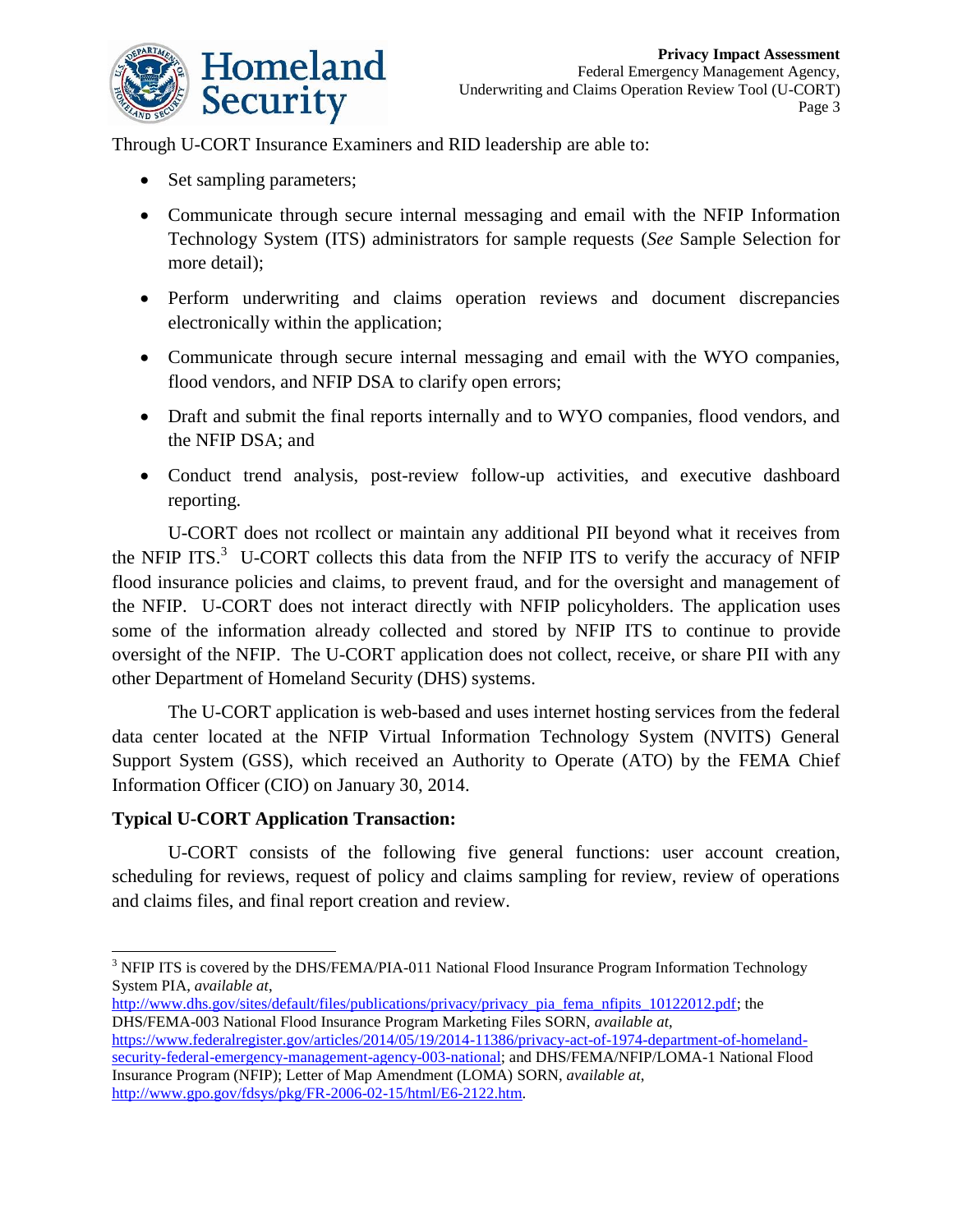

#### 1. User Account Creation:

A FEMA Insurance Examiner or other individual requiring access to U-CORT accesses the U-CORT homepage and submits a "Request for Access" form. The request is reviewed by a RID supervisor or the U-CORT system owner, who verifies the requester's "need-to-know" and approves system access account creation. The system administrator then creates the user account with the information submitted and assigns roles and access to either the underwriting or claims review module. System administrators and RID supervisors have access to both modules. A temporary password is created and sent to the user via email. The user logs into his or her account with his or her temporary password and is required to create a new password. WYO companies, flood vendors, and NFIP DSA representatives only access information related to their respective company or organization. Access is limited to read-only rights and users can not add to or update information directly within U-CORT.

#### 2. Schedule Creation for Reviews:

The RID Branch Chief/Managing Examiner logs into U-CORT and establishes the operation review calendar for each fiscal year by scheduling operation reviews in the U-CORT Calendar Process Cycle to start the U-CORT process. The Branch Chief/Managing Examiner can schedule his or her operation review calendar for the current fiscal year and the next two fiscal years. The Branch Chief/Managing Examiner selects the specific WYO, flood vendor, or the NFIP DSA to be reviewed, the start and end dates for the review, and the names of the supporting insurance examiners who will be performing the review when scheduling each operation review. A record is created in U-CORT and a sample selection request is automatically created for that review after an operation review is submitted. The Branch Chief/Managing Examiner can amend the operation review calendar as needed throughout the year.

#### 3. Sample Selection:

The RID Branch Chief/Managing Examiner sets the sampling parameters for the policy or claim information needed for the review process and submits the request for posting within U-CORT after scheduling the operation review calendar (roughly 60 days in advance of the scheduled review date). The sampling parameters include the specific sample date range, number of files to retrieve, and the specific WYO company, specific flood vendor, or the NFIP DSA. U-CORT generates an alert in a secure email to the NFIP ITS Contracting Officer's Representative (COR). The NFIP ITS COR uses the link provided in the email alert and logs into U-CORT. The COR then reviews the request, assigns an NFIP ITS team member to the request, and approves the sample request once in the application. U-CORT generates an alert in a secure email to the assigned NFIP ITS team member upon approval. The NFIP ITS team member uses the link provided in the email alert to access the U-CORT log-in page and enters his or her unique user ID and password. After the team member logs in to U-CORT, he or she reviews the sample request criteria. The NFIP ITS team member then accesses the NFIP ITS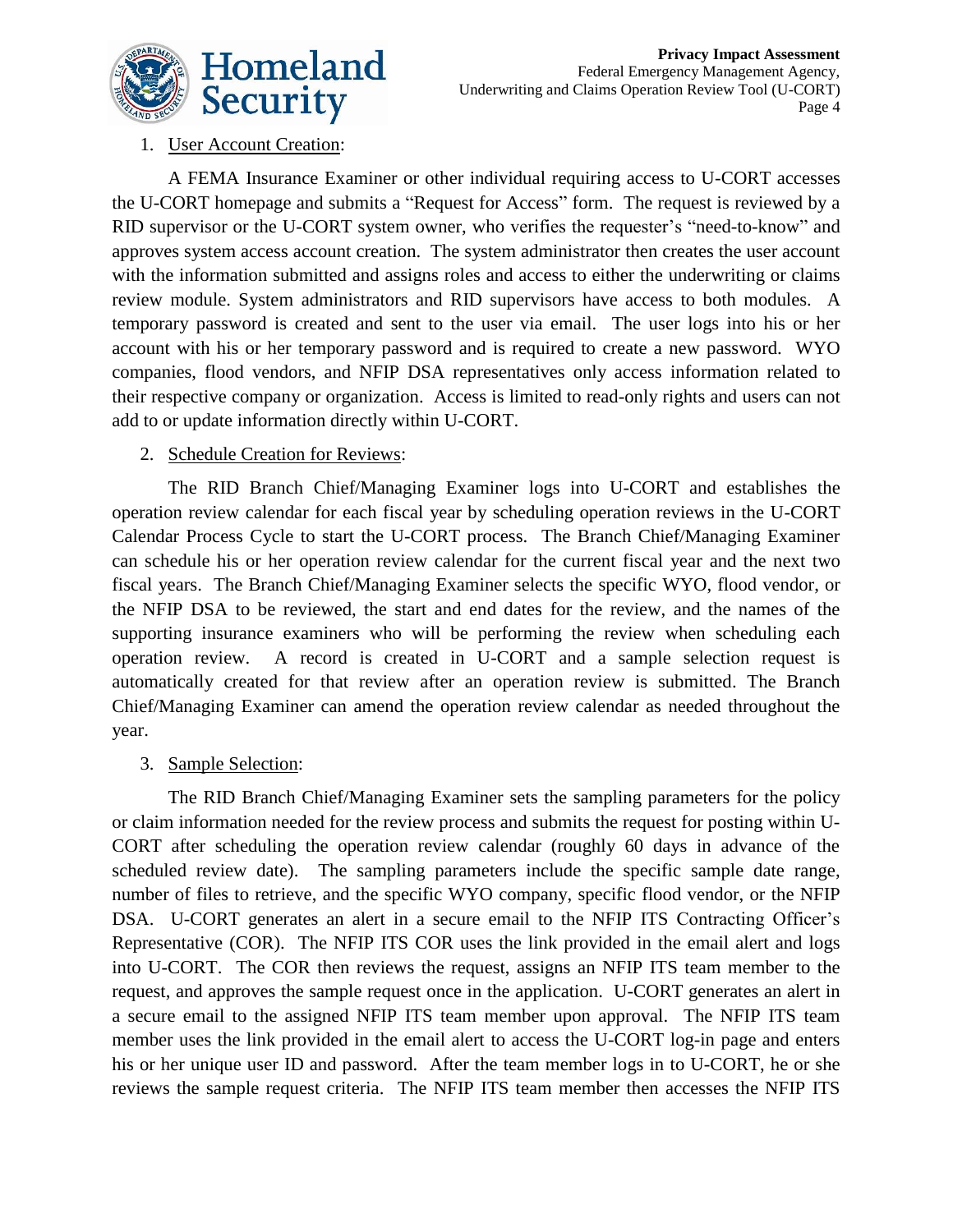

system using FEMA issued equipment and runs a query to retrieve the requested sample data, exports the sample data to a password protected and encrypted Microsoft (MS) Excel file, and uploads the sample data to U-CORT through an encrypted transmission. The sample data is stored in the U-CORT database and the NFIP ITS team member deletes the MS Excel file from his or her workstation. The sample data is used to review flood insurance policy and claims hardcopy files on site at WYOs, flood vendors, and the NFIP DSA locations.

4. File Review:

FEMA's Insurance Examiners compare the sample data within U-CORT to the corresponding policy and claim files to verify the accuracy of the claim and underwriting data during the site visit. The examiner uses a general review checklist during the review of each file as a uniformed guide. This checklist contains error information related to policy or claim files. PII (policy holder name and property address) is included on the page that contains the checklist. Errors are recorded and a percentage rating is assigned for the file within U-CORT. FEMA bases the overall WYO company, flood vendor, or NFIP DSA rating on an average error percentage of all the files reviewed. An overall error percentage greater than 20 percent will be the basis for an unsatisfactory rating within U-CORT.

#### 5. Report Development and Review:

A detailed report with references to specific insurance policies is generated so that confirmed errors may be immediately corrected by the WYO company, flood vendor, or NFIP DSA after the final review. The report is released to the Branch Manager/Managing Examiner after completion for review and approval. The Branch Manager/Managing Examiner shares the report with the WYO company, flood vendor, or NFIP DSA point of contact (POC) following approval. U-CORT creates an alert and sends a secure email to the POC, who reviews the report with the option of providing a rebuttal to the findings presented in the report. Reports are viewed and finalized by RID. RID may conduct trend analysis to evaluate performance and common errors over time to improve performance. Information collected by U-CORT is retained and disposed of pursuant to the National Archives and Records Administration's (NARA) guidance and regulations.

The primary privacy risk for U-CORT is that flood insurance policyholders are not aware of U-CORT's collection, use, and sharing of their PII. FEMA has taken steps to mitigate this risk by publishing this PIA, which provides transparency into the types of information being collected by U-CORT, how the information is used, and who may have access to the information.

#### **Section 1.0 Authorities and Other Requirements**

#### **1.1 What specific legal authorities and/or agreements permit and define the collection of information by the project in question?**

Congress created the NFIP through the National Flood Insurance Act (NFIA), and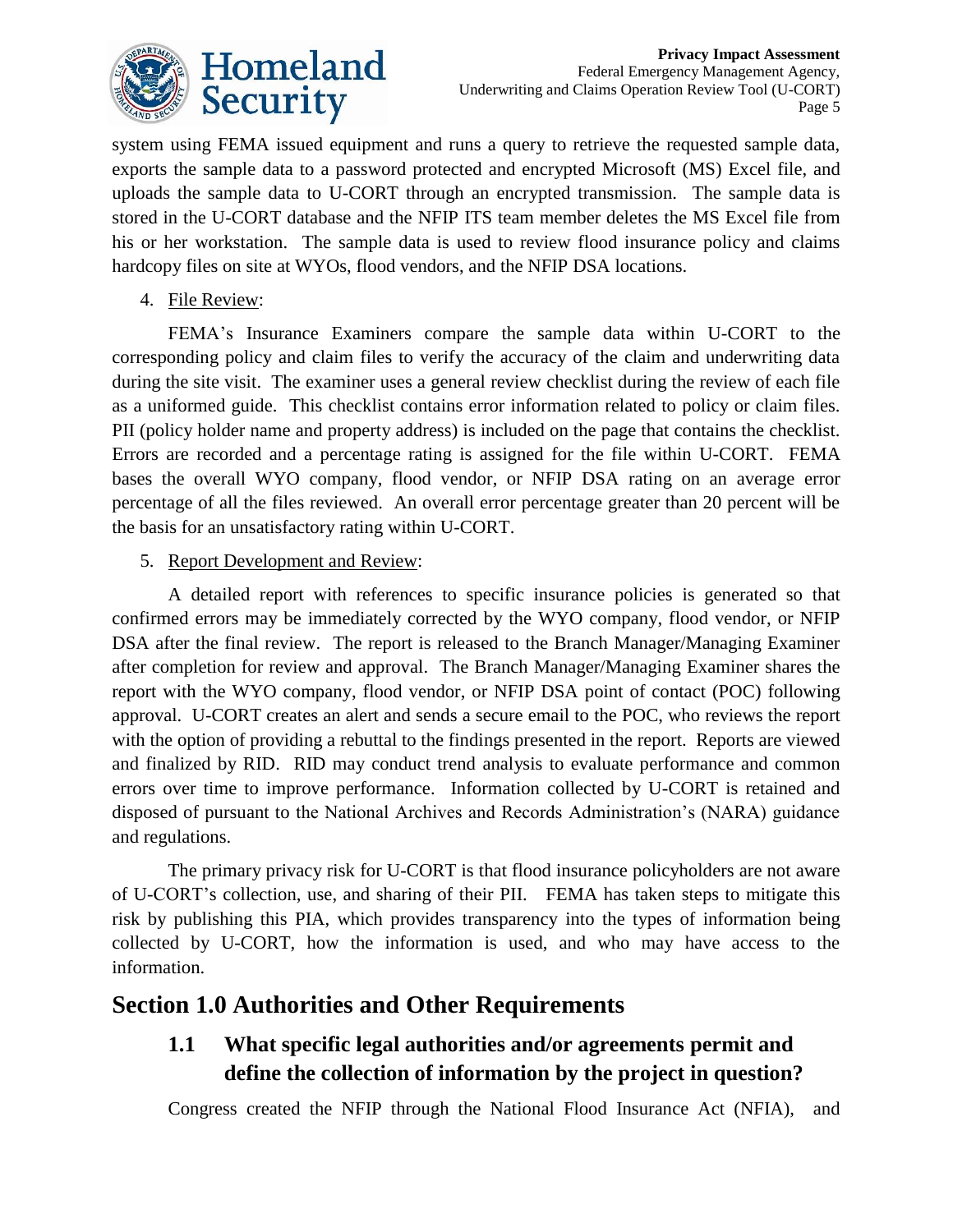

subsequently reformed NFIP through the Flood Insuranc Reform Act (FIRA) of  $2004$ ,<sup>4</sup> which establishes legal authority for the NFIP and authorizes NFIP to enter into contracts, agreements, or other appropriate arrangements with insurance companies and other insurers as needed to obtain their services in execution of NFIP. The NFIA allows NFIP to maintain such records as necessary to facilitate an effective review. The WYO program establishes the annual agreement, with which every WYO company must comply, and provides guidance for compliance with the FCPRP.

 $FIRA<sup>5</sup>$  reformed the NFIP and the terms of the NFIA. FIRA's purpose is to reduce losses to properties receiving multiple claim payments.

### **1.2 What Privacy Act System of Records Notice(s) (SORN(s)) apply to the information?**

All information collected and stored within the U-CORT system is consistent with the DHS/FEMA-003 National Flood Insurance Program (NFIP) Files  $SORN<sup>6</sup>$  which applies to the U-CORT system's collection and storage of flood insurance information. U-CORT is also covered by the DHS/ALL-004 General Information Technology Access Account Records System (GITAARS) SORN, $<sup>7</sup>$  which allows U-CORT to collect and store user access information</sup> for individuals seeking and obtaining access to the system.

### **1.3 Has a system security plan been completed for the information system(s) supporting the project?**

U-CORT is a minor application of the FEMA NFIP Virtual Information Technology System (NVITS) General Support System (GSS). A security plan (SP) was completed for the NVITS GSS and an ATO for the NVITS GSS was granted on January 30, 2014. U-CORT is compliant with DHS Directive  $4300A<sup>8</sup>$  and applicable National Institute of Standards and Technology (NIST) policies and procedures.

#### **1.4 Does a records retention schedule approved by the National Archives and Records Administration (NARA) exist?**

Yes. The records retention schedule was approved by the FEMA Records Officer and NARA as General Records Schedule (GRS) 20, item(s) 1a and 12a;<sup>9</sup> and GRS 24 item 6.<sup>10</sup>

<sup>8</sup> DHS Sensitivie Systems Policy Directive 4300A, *available at*,

 $\overline{a}$ 4 Pub.L. 108-264, *available at*[, http://www.fema.gov/media-library-data/20130726-1748-25045-4942/fira2004.pdf.](http://www.fema.gov/media-library-data/20130726-1748-25045-4942/fira2004.pdf) 5 42 U.S.C. § 4001, *et. Seq., available at,* [http://www.gpo.gov/fdsys/pkg/USCODE-2004-title42/html/USCODE-](http://www.gpo.gov/fdsys/pkg/USCODE-2004-title42/html/USCODE-2004-title42-chap50-sec4001.htm)[2004-title42-chap50-sec4001.htm.](http://www.gpo.gov/fdsys/pkg/USCODE-2004-title42/html/USCODE-2004-title42-chap50-sec4001.htm)

<sup>6</sup> DHS/FEMA-003 - National Flood Insurance Program Marketing Files, 79 FR 28747 (May 19, 2014), *available at*, [https://www.federalregister.gov/articles/2014/05/19/2014-11386/privacy-act-of-1974-department-of-homeland](https://www.federalregister.gov/articles/2014/05/19/2014-11386/privacy-act-of-1974-department-of-homeland-security-federal-emergency-management-agency-003-national)[security-federal-emergency-management-agency-003-national.](https://www.federalregister.gov/articles/2014/05/19/2014-11386/privacy-act-of-1974-department-of-homeland-security-federal-emergency-management-agency-003-national)

<sup>7</sup> DHS/ALL-004 - General Information Technology Access Account Records System (GITAARS) 77 FR 7092 (November 27, 2012), *available at*, [http://www.gpo.gov/fdsys/pkg/FR-2012-11-27/html/2012-28675.htm.](http://www.gpo.gov/fdsys/pkg/FR-2012-11-27/html/2012-28675.htm)

[http://www.dhs.gov/xlibrary/assets/foia/mgmt\\_directive\\_4300a\\_policy\\_v8.pdf.](http://www.dhs.gov/xlibrary/assets/foia/mgmt_directive_4300a_policy_v8.pdf)

<sup>&</sup>lt;sup>9</sup> [http://www.archives.gov/records-mgmt/grs/grs20.html.](http://www.archives.gov/records-mgmt/grs/grs20.html)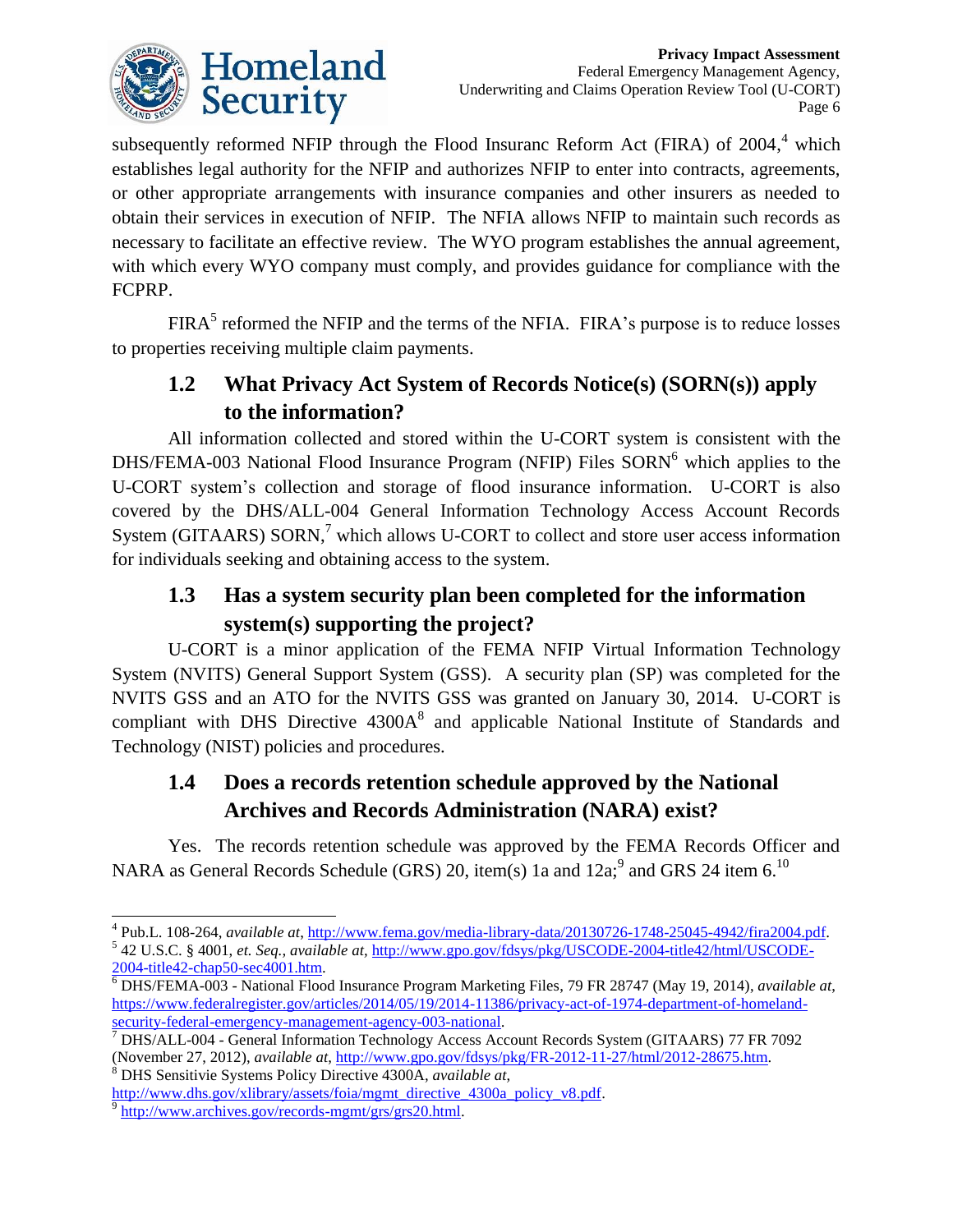

# **1.5 If the information is covered by the Paperwork Reduction Act (PRA), provide the OMB Control number and the agency number for the collection. If there are multiple forms, include a list in an appendix.**

U-CORT is not subject to the requirements of the Paperwork Reduction Act (PRA) because a specific form or other information collection tool completed by the public is not used to populate the information in the system.

# **Section 2.0 Characterization of the Information**

#### **2.1 Identify the information the project collects, uses, disseminates, or maintains.**

U-CORT collects, uses, maintains, retrieves, and disseminates the following information:

#### **Policyholder and Policy Information**

- Full Name (First, Middle, Last)
- Insured Property Address
- Home Mailing Address
- Policy Premium Amount
- Allocated Loss Adjustment Expense Amounts
- Actual Cash Values of Building and Contents
- Coverage Information
- Deductible Information
- Reason for Policy Closing Without Payment
- Applicable Policy Dates
- Fees and Numbers
- Program Types
- Replacement Cost Values
- Risk Rating Methods
- Rollover Indicators
- Previous Loss Amounts Paid
- Date of Loss

l

- Water Damage Information
- Insurance Coverage
- Deductible Amount
- Claim Payment Information

<sup>10</sup> [http://www.archives.gov/records-mgmt/grs/grs24.html.](http://www.archives.gov/records-mgmt/grs/grs24.html)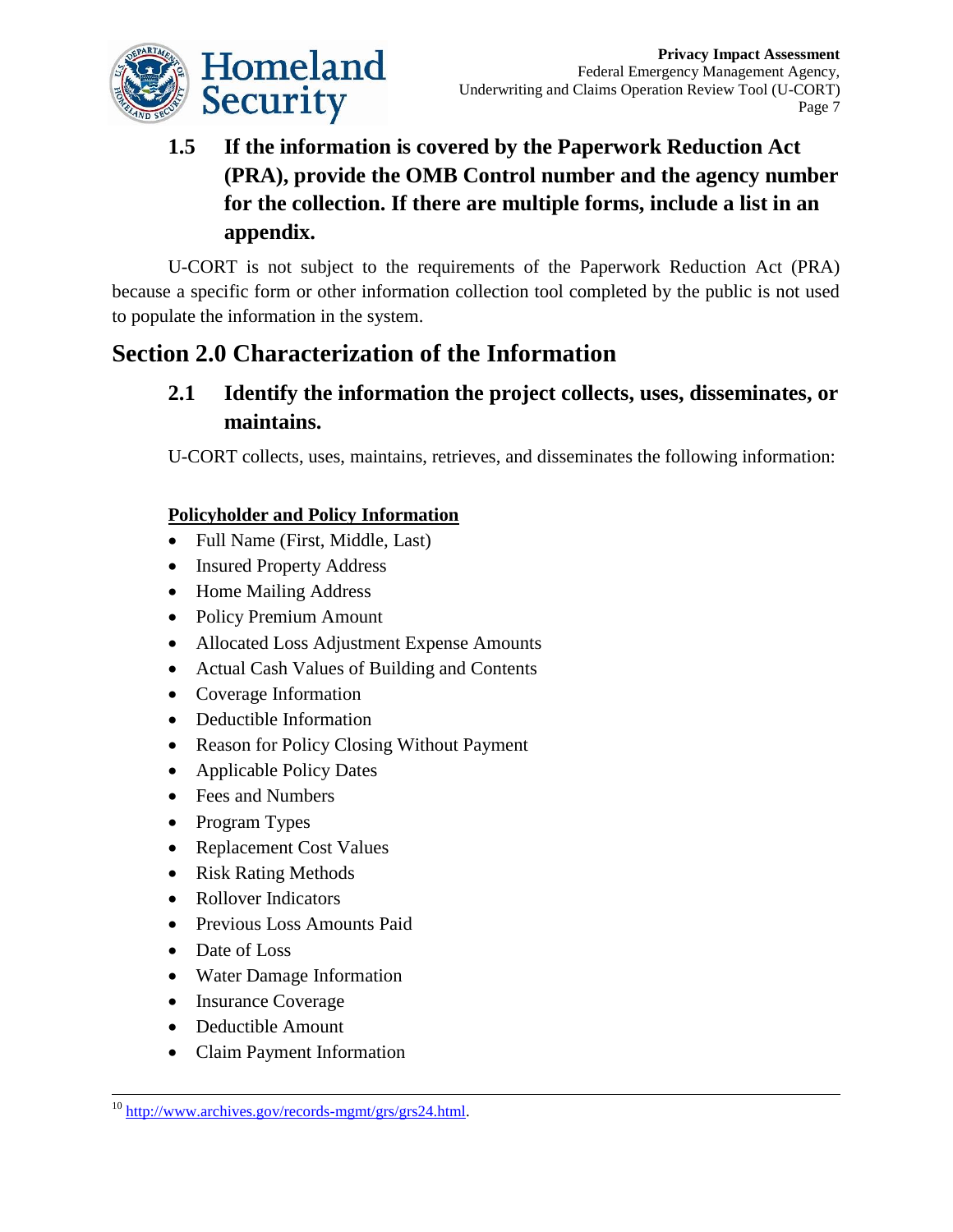

Federal Emergency Management Agency, Underwriting and Claims Operation Review Tool (U-CORT) Page 8

- Flood Risk Zone
- Participating Flood Community Name
- Building or Residence Location
- Construction Details
- Contents Details (machinery, equipment, and other items inside individual homes or businesses that could be damaged by flooding)

#### **Insurance Company Information**

- WYO Company Name
- WYO Company Unique Identifier (assigned by FEMA)

#### **System User Account information (including user accounts for WYOs, flood vendors, and NFIP DSA users)**

- Full Name
- User Identification
- User Password
- Email Address
- Phone Number

#### **Operation Review Rating**

Assigned Review Rating (Satisfactory or Unsatisfactory)

The determination for a *Satisfactory* or *Unsatisfactory* rating is based on an overall error percentage from the results of the operation review. The errors identified in a policy file are either *Critical* or *Non-Critical*. One or more *Critical* errors identified in a policy file constitute one error when developing the overall error percentage. Additionally, three or more *Non-Critical* Errors equals a *Critical* error. The system automatically determines the error percentage and develops a rating based on the aggregate results of the policy files reviewed.

#### **2.2 What are the sources of the information and how is the information collected for the project?**

Information in the U-CORT system is obtained directly from the NFIP ITS or the Insurance Examiners that conduct the underwriting operation reviews and claims operation reviews (e.g., working notes, review results). Data obtained from the NFIP ITS is exported to an MS Excel file and the file is uploaded to U-CORT manually by NFIP ITS staff. Additionally, WYO companies, flood vendors, and the NFIP DSA may upload relevant documentation in response to errors identified during the operation review process once the final report is released.

### **2.3 Does the project use information from commercial sources or publicly available data? If so, explain why and how this information is used.**

No.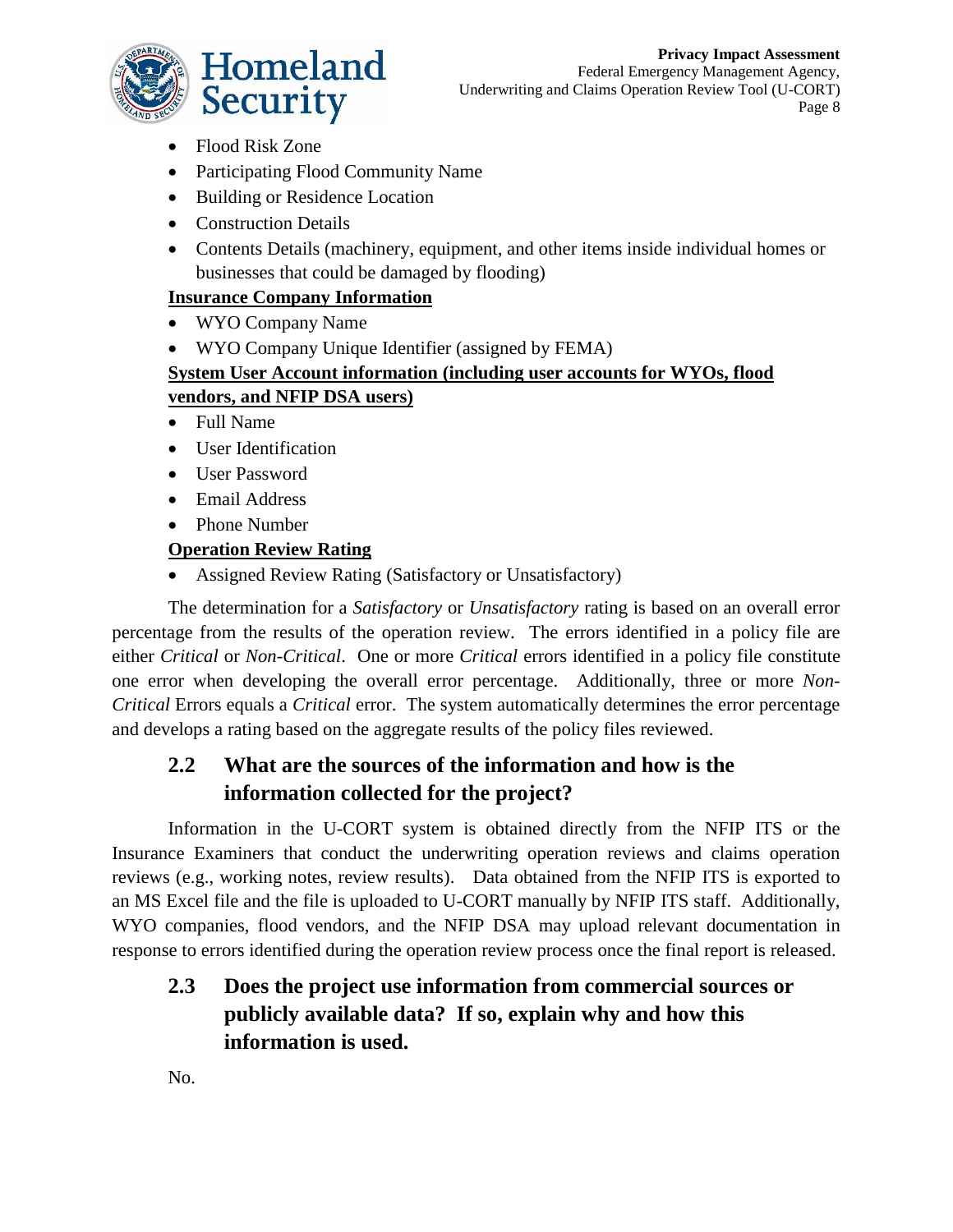

#### **2.4 Discuss how accuracy of the data is ensured.**

Data maintained in U-CORT are uploaded from the NFIP ITS and therefore the accuracy of the data is dependent on the accuracy of information within the NFIP ITS. During the review process inconsistencies identified between the WYO company, flood vendors, or the NFIP DSA hardcopy files and the NFIP ITS are noted within U-CORT. For example, if the property addresses do not match, the Insurance Examiner will note the discrepancy in U-CORT, which is then reflected in the final report issued to the WYO company, flood vendor, or the NFIP DSA that is responsible for resolving the discrepancy.

#### **2.5 Privacy Impact Analysis: Related to Characterization of the Information**

**Privacy Risk:** There is a risk that U-CORT contains inaccurate information related to flood insurance policies, including PII of policyholders.

**Mitigation:** This privacy risk is managed because FEMA exports data from the NFIP ITS to an MS Excel file that is uploaded manually by an NFIP ITS team member. No data entry occurs during the sample file upload process. The Insurance Examiner reviews the data to ensure accuracy and identifies and notes any inconsistencies within the system. Inconsistencies are provided to the WYO company, flood vendor, or NFIP DSA who takes corrective action to correct discrepancies or other errors within their records or the FEMA NFIP ITS system. WYO companies, flood vendors, and the NFIP DSA only review information in U-CORT and cannot add or change information directly into the system.

# **Section 3.0 Uses of the Information**

#### **3.1 Describe how and why the project uses the information.**

U-CORT collects policy and claims information from the NFIP ITS and compares it with hard copy policy and claims files located at the WYO company, flood vendor, and NFIP DSA site(s). Using U-CORT replaces a manual process that is needed to ensure WYOs, flood vendors, and the NFIP DSA comply with appropriate flood insurance statues and regulations as mentioned in section 1.1.

U-CORT also collects information from WYO companies, flood vendors, the NFIP DSA, and FEMA staff to create user accounts within the system. This information is required for system access, auditing, and accountability.

### **3.2 Does the project use technology to conduct electronic searches, queries, or analyses in an electronic database to discover or locate a predictive pattern or an anomaly? If so, state how DHS plans to use such results.**

No. U-CORT does not use technology to conduct electronic searches, queries, or analyses in an electronic database to discover or locate predictive patterns or anomalies. FEMA uses the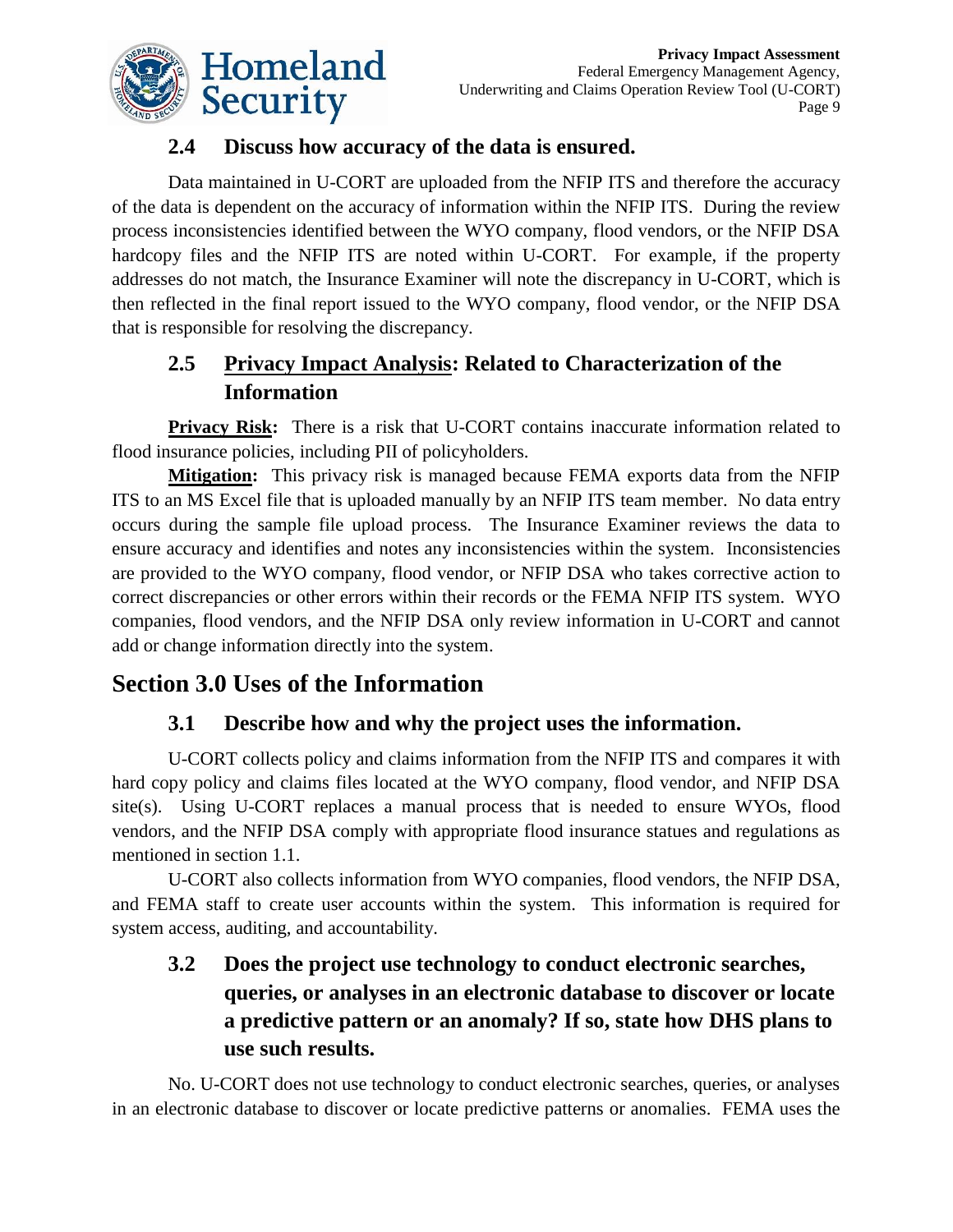

data returned by this technology to identify error trends and performance issues by WYO insurance companies, flood vendors, and the NFIP DSA. This helps FEMA determine whether to approve continued participation in the WYO Program by these WYO companies and flood vendors.

### **3.3 Are there other components with assigned roles and responsibilities within the system?**

No.

#### **3.4 Privacy Impact Analysis: Related to the Uses of Information**

**Privacy Risk:** There is a risk that data within U-CORT is used for an unintended or unauthorized purpose.

**Mitigation:** This privacy risk is managed by only collecting information for auditing and oversight (as required by federal statutes and regulations listed in Section 1.1) and user account creation as required for system auditing and user accountability. U-CORT is used by only designated FEMA staff and FEMA does not allow other DHS components to access U-CORT. Other users of U-CORT include WYO and flood vendors; however, their access and review of records is restricted to their respective company's information that is necessary based on individual roles and responsibilities within the system.

### **Section 4.0 Notice**

### **4.1 How does the project provide individuals notice prior to the collection of information? If notice is not provided, explain why not.**

FEMA provides notice to individuals through this PIA and the associated SORNs mentioned in Section 1.2 that provide public notice of the system's collection, use, dissemination, or maintenance of PII. The NFIP ITS PIA provides additional notice of FEMA's use of NFIP policy information.

#### **4.2 What opportunities are available for individuals to consent to uses, decline to provide information, or opt out of the project?**

WYO companies, flood vendors, and the NFIP DSA POC cannot decline the use of their information by FEMA to conduct operation and claims reviews because WYO operation reviews are required by the NFIA. An individual may choose to not provide information; however, doing so may disqualify them from the program. Additionally, the WYO program is governed by the NFIP Financial Control Plan, which provides guidance for participating insurance companies to assist in their compliance with the requirements in the Financial Control Plan.

#### **4.3 Privacy Impact Analysis: Related to Notice**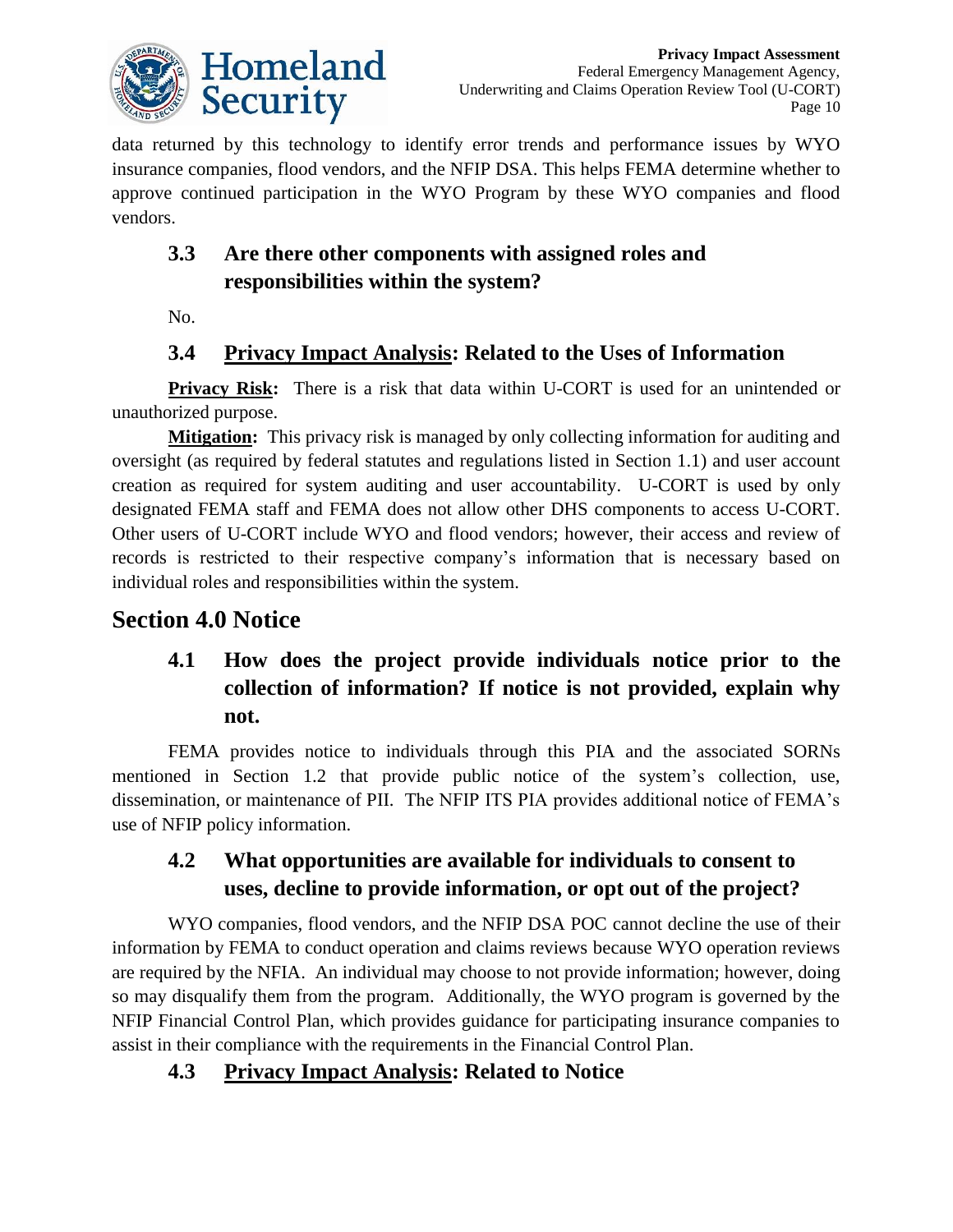

**Privacy Risk:** There is a risk that individuals are not given sufficient notice regarding the use of their information in U-CORT.

**Mitigation:** FEMA manages this risk through publication of this PIA and the SORNs mentioned in Section 1.2 that provides public notice of the system collection, use, dissemination, and/or maintenance of PII. Additionally, the DHS/FEMA/PIA-011 National Flood Insurance Program Information Technology System (NFIP ITS)  $PIA<sup>11</sup>$  provides additional notice of FEMA's use of NFIP policy information.

# **Section 5.0 Data Retention by the project**

#### **5.1 Explain how long and for what reason the information is retained.**

In accordance with NARA General Retention Schedule (GRS) 20, item 1a, sample file data consists of electronic records of claims and policy files obtained manually from the NFIP ITS and is retained for 15 years to support the evaluation of the claims and underwriting functions of WYO companies, flood vendors, and the NFIP DSA and the remediation of observed errors. This data are disposed when FEMA determines that they are no longer needed for administrative, legal, audit, or other operational purposes.

In accordance with NARA GRS 20, item 12a, operation and claims review results data consists of derived data (*Satisfactory* or *Unsatisfactory* determination) used for analysis and review of the historical performance of WYO companies, flood vendors, and the NFIP DSA and trends in common errors, is retained for as long as necessary to support FEMA with allocating resources more efficiently to address persistent errors. The data are disposed of when FEMA determines that they are no longer needed for administrative, legal, audit, or other operational purposes.

In accordance with NARA GRS 24, item 6, records pertaining to system access are securely retained until inactive. Inactive records are destroyed or deleted 6 years after the user account is terminated or password is altered, or when no longer needed for investigative or security purposes, whichever is later.

#### **5.2 Privacy Impact Analysis: Related to Retention**

**Privacy Risk**: There is a risk that policyholder information (including PII) is retained for a period longer than necessary.

**Mitigation:** FEMA manages this risk through the performance of periodic reviews of files maintained by U-CORT to determine if any information is no longer needed for audit or administrative purposes. For instance, FEMA may need the results or responses of operation reviews longer than the flood insurance policy information supporting the results. Any information that is no longer necessary for retention is disposed of in accordance with the appropriate NARA records retention schedule. Furthermore, all FEMA employees (including

 $\overline{a}$ <sup>11</sup> DHS/FEMA/PIA-011 National Flood Insurance Program Information Technology System (NFIP ITS) PIA, *available at*[, http://www.dhs.gov/sites/default/files/publications/privacy/privacy\\_pia\\_fema\\_nfipits\\_10122012.pdf.](http://www.dhs.gov/sites/default/files/publications/privacy/privacy_pia_fema_nfipits_10122012.pdf)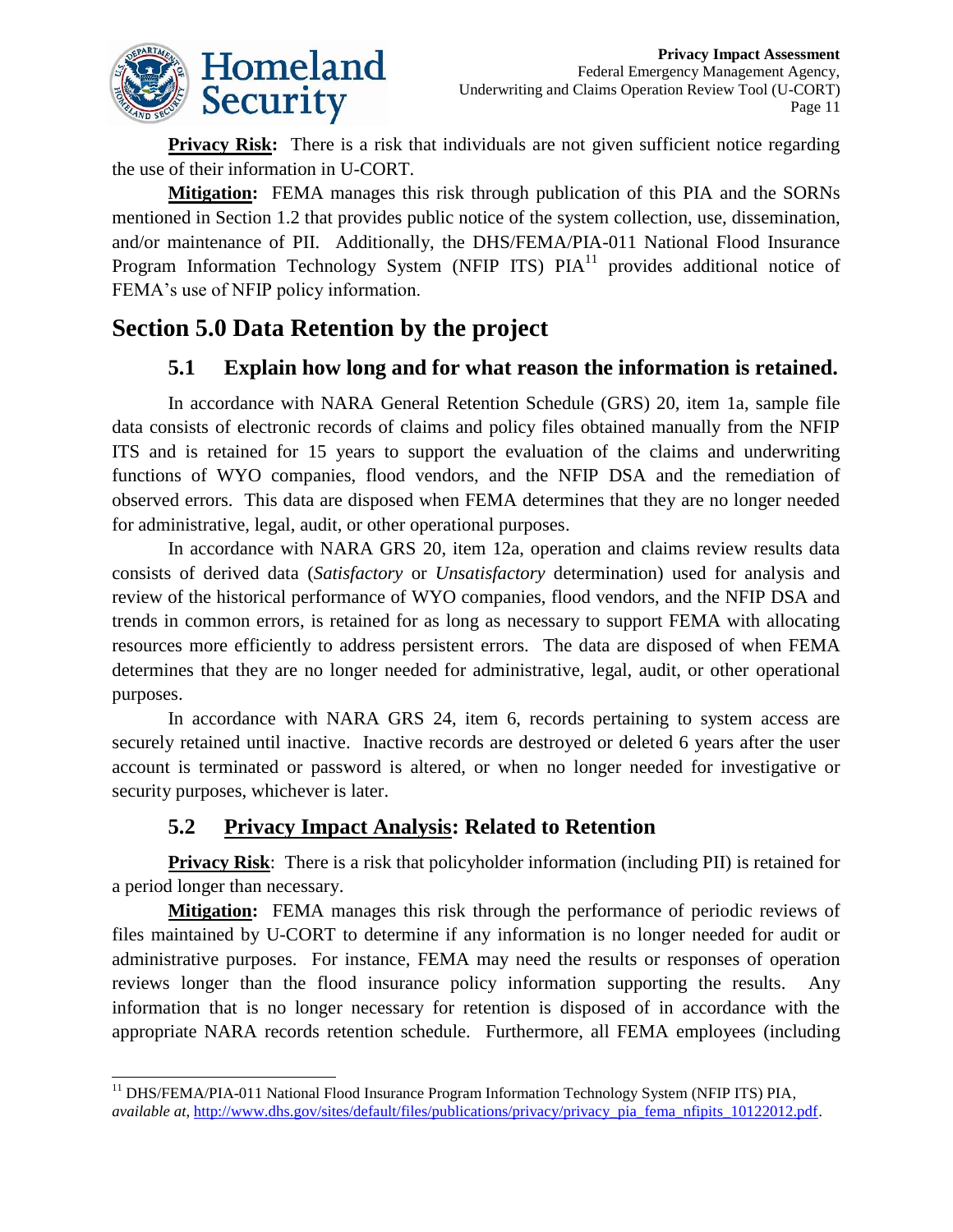

the U-CORT system owner) are required to take DHS records management and privacy training annually.

# **Section 6.0 Information Sharing**

# **6.1 Is information shared outside of DHS as part of the normal agency operations? If so, identify the organization(s) and how the information is accessed and how it is to be used.**

Yes. U-CORT information is shared outside of DHS as part of NFIP's normal operations. Final reports are generated by FEMA Insurance Examiners in U-CORT and shared electronically with the WYO companies, flood vendors, or the NFIP DSA being reviewed. The WYO company, flood vendor, or the NFIP DSA POC provides its information for user account creation and access and the POC logs in to U-CORT to view the final reports. The WYO companies, flood vendors, or the NFIP DSA have the opportunity to provide rebuttals or correct confirmed errors in the policies. In some instances the company uses this information to improve its overall flood insurance operations.

### **6.2 Describe how the external sharing noted in 6.1 is compatible with the SORN noted in 1.2.**

Routine Use H of the DHS/FEMA-003 NFIP Files SORN allows DHS/FEMA to share information with WYO companies, flood vendors, and the NFIP DSA for the purposes of administering and auditing the NFIP. All of the information enumerated in Section 2.1 of this PIA with the exception of "System User Account Information" is required in order to identify and review policy and claims files. Errors must be shared with respective insurance companies in order to ensure they are corrected.

#### **6.3 Does the project place limitations on re-dissemination?**

Re-dissemination of policy and claims information is largely governed by the individual's agreements with his or her insurance companies. However, information is not redisseminated outside of the FEMA, WYO companies, flood vendor, and the NFIP DSA. Language restricting re-dissemination is included on the final report documents produced using U-CORT.

### **6.4 Describe how the project maintains a record of any disclosures outside of the Department.**

FEMA's Records Management Division tracks and records all requests and disclosures of information pursuant to Freedom of Information Act (FOIA) and Privacy Act (PA) requests. U-CORT also keeps a detailed log of all users' activity while accessing the system.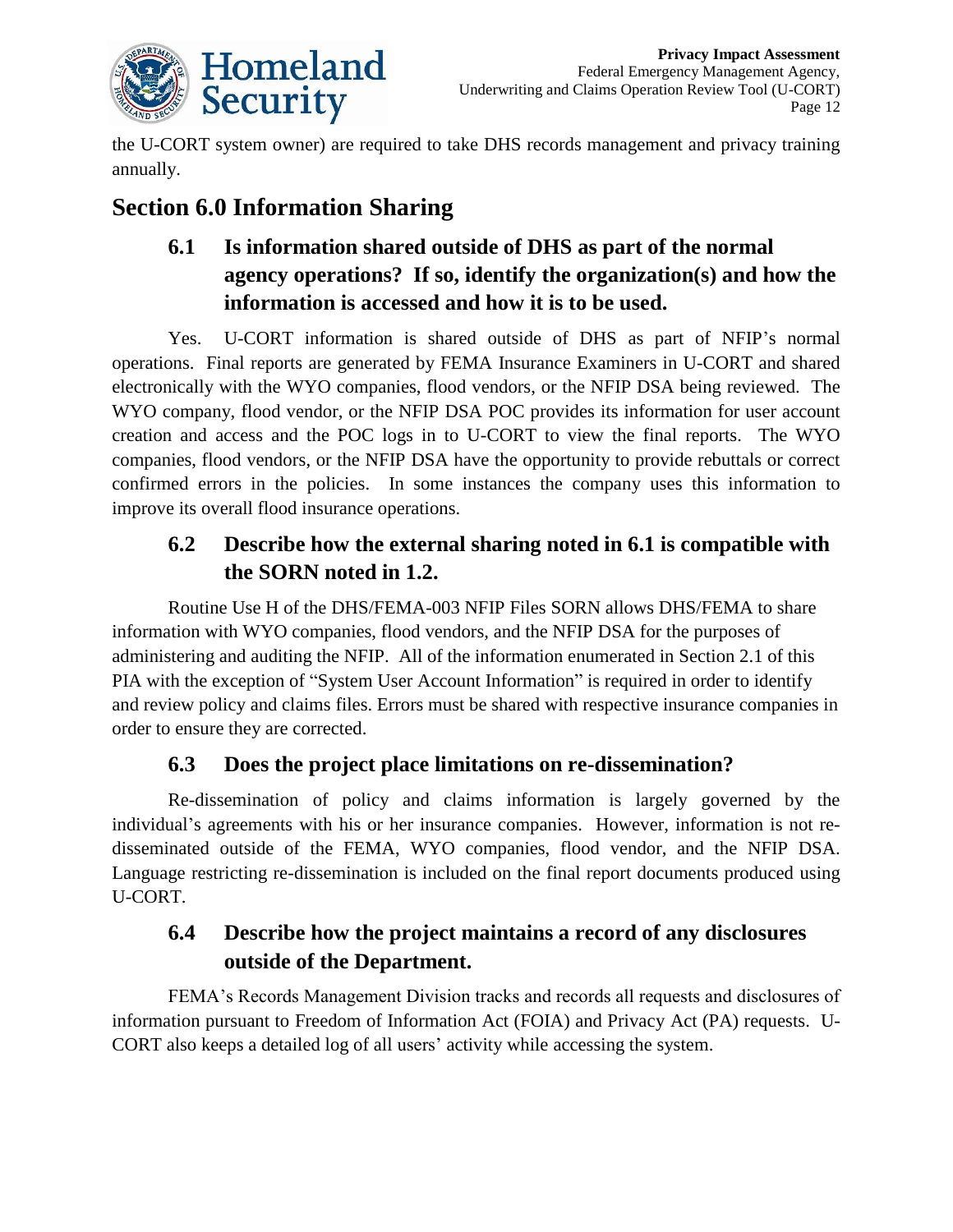

#### **6.5 Privacy Impact Analysis: Related to Information Sharing**

**Privacy Risk:** There is a risk that information within U-CORT may be erroneously disclosed outside of DHS.

**Mitigation:** FEMA manages this risk by only sharing information outside of the Department as permitted by the SORNs mentioned in Section 1.2 and as documented in this PIA. Information is not re-disseminated outside of the FEMA, WYO companies, flood vendor, and the NFIP DSA relationship. Language restricting re-dissemination is included on the final report documents produced using U-CORT. Access to U-CORT is extremely limited and role-based access will be granted only for those individuals who need to know the information to perform their jobs. Sharing of information is tracked by FEMA's Records Management Division and the U-CORT system.

#### **Section 7.0 Redress**

#### **7.1 What are the procedures that allow individuals to access their information?**

The purpose of the system is to review the WYO companies, flood vendors, and the NFIP DSA process for underwriting NFIP flood insurance policies and processing claims against those related flood insurance policies. Individual policyholders do not have direct access to U-CORT.

Individuals may access their records in accordance with record access policies of their respective WYO company, flood vendor, or the NFIP DSA. Individuals may also submit a PA or FOIA request to gain access to their information within NFIP ITS and U-CORT. Requests for PA and FOIA information must be in writing. The name of the requester, the nature of the record sought, and the required verification of identify must be clearly indicated. Requests should be sent to: FOIA Officer, Records Management Division, Federal Emergency Management Agency, Department of Homeland Security, 500 C Street, SW, Washington, D.C. 20472. FEMA PA and FOIA analysts search NFIP ITS and U-CORT for responsive records and determine releasability based upon the PA and FOIA statutes.

#### **7.2 What procedures are in place to allow the subject individual to correct inaccurate or erroneous information?**

Individuals can provide updated information to their respective insurance provider or WYO company. In turn, WYO companies, flood vendors, and the NFIP DSA update the FEMA NFIP ITS system $12$  or provide updated information to FIMA as part of an underwriting and claims review corrective action process. Individuals can correct inaccurate or erroneous information by using the information access procedures as identified above in Section 7.1. U-

l <sup>12</sup> Additional information regarding this process is detailed in the DHS/FEMA/PIA-011 National Flood Insurance Program Information Technology System, *available at*, [http://www.dhs.gov/sites/default/files/publications/privacy/privacy\\_pia\\_fema\\_nfipits\\_10122012.pdf.](http://www.dhs.gov/sites/default/files/publications/privacy/privacy_pia_fema_nfipits_10122012.pdf)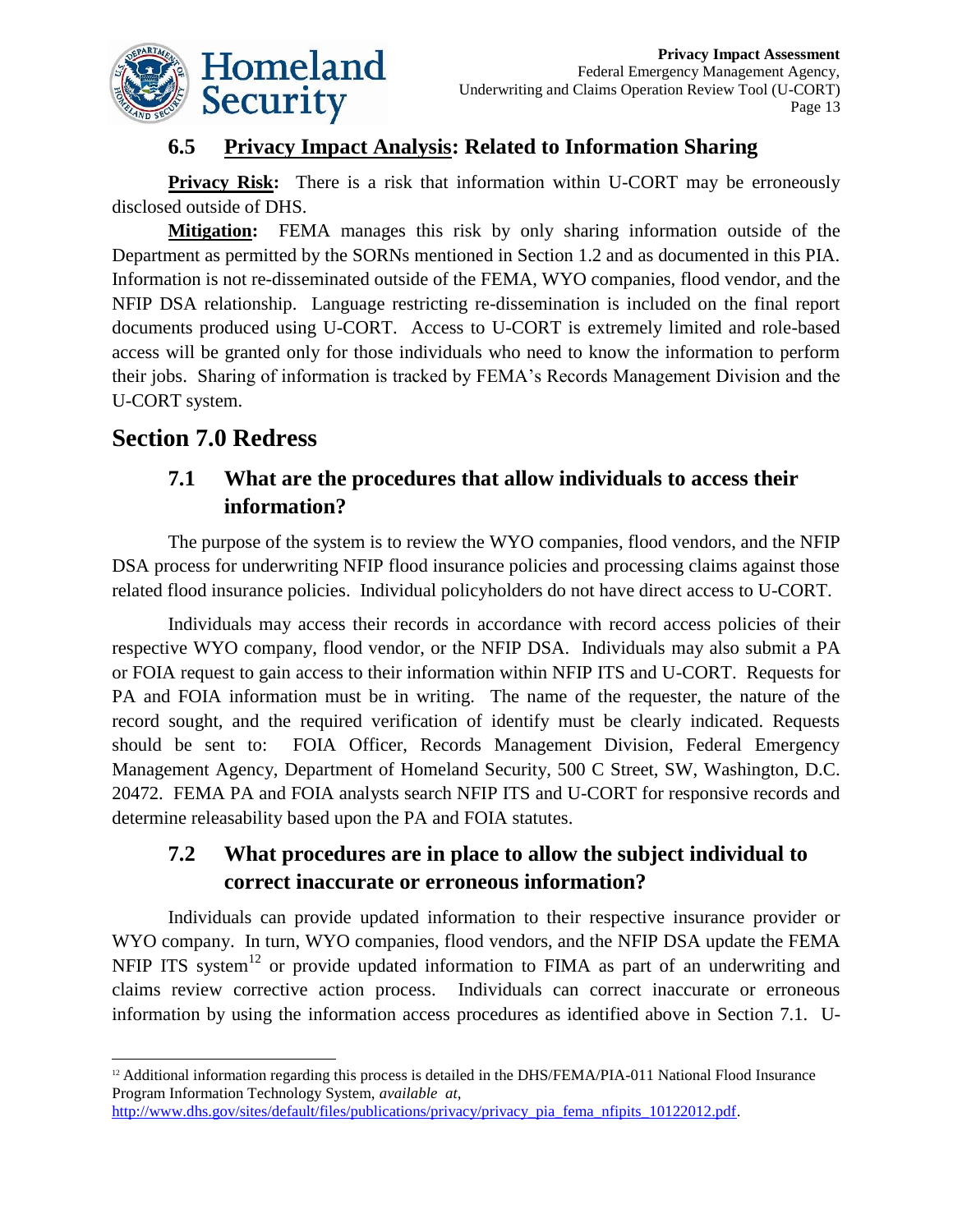

CORT users can also correct access information such as telephone number or email address by accessing the "Contact Us" function and updating their information.

#### **7.3 How does the project notify individuals about the procedures for correcting their information?**

Individuals are notified of the procedures for correcting their information through this PIA as well as through the SORNs listed in Section 1.2. WYO companies, flood vendors, and the NFIP DSA are responsible for directing NFIP policyholders to contact their respective insurance agents if they have identified corrections to their policy or claims information. The policyholder is notified by their insurance companies if FEMA identifies an error. Agents may communicate with their customers in any way that results in an endorsement to a policy. Endorsements are used to formally make changes to policies, as discussed in the policy agreement. However, this process is not within the scope of U-CORT because U-CORT simplifies existing underwriting and claims operation reviews process, and does not interact directly with policyholders.

#### **7.4 Privacy Impact Analysis: Related to Redress**

**Privacy Risk:** There is a risk that individuals are not aware of the procedure for correcting erroneous policy information in connection with U-CORT especially because U-CORT does not collect information directly from individuals.

**Mitigation:** FEMA manages this risk by informing the public of procedures for correcting their policy information through this PIA and the SORNs listed in Section 1.2. Additionally, WYO companies typically provide their policyholders with information on their respective privacy policies and the procedures to correct erroneous data. U-CORT users are given notice within the tool that corrected information can be sent FEMA using the "Contact Us" function.

# **Section 8.0 Auditing and Accountability**

#### **8.1 How does the project ensure that the information is used in accordance with stated practices in this PIA?**

U-CORT institutes technical security controls, rules of behavior policies, security awareness communications, and other security processes, such as periodic audits and log reviews. Only a relatively small group of authorized users have access to U-CORT, based upon specific, established responsibilities and permissions set within the system. Users include FIMA staff and representatives of WYO companies, flood vendors, and the NFIP DSA. WYO company, flood vendor, and NFIP DSA personnel are enabled to access their respective organization's data only. Insurance Examiners and other RID personnel have limited access to data commensurate with their respective positions. U-CORT maintains audit records for the system that are sufficient in detail to facilitate the reconstruction of events if a compromise or malfunction occurs or is suspected. U-CORT users that engage in unauthorized access to U-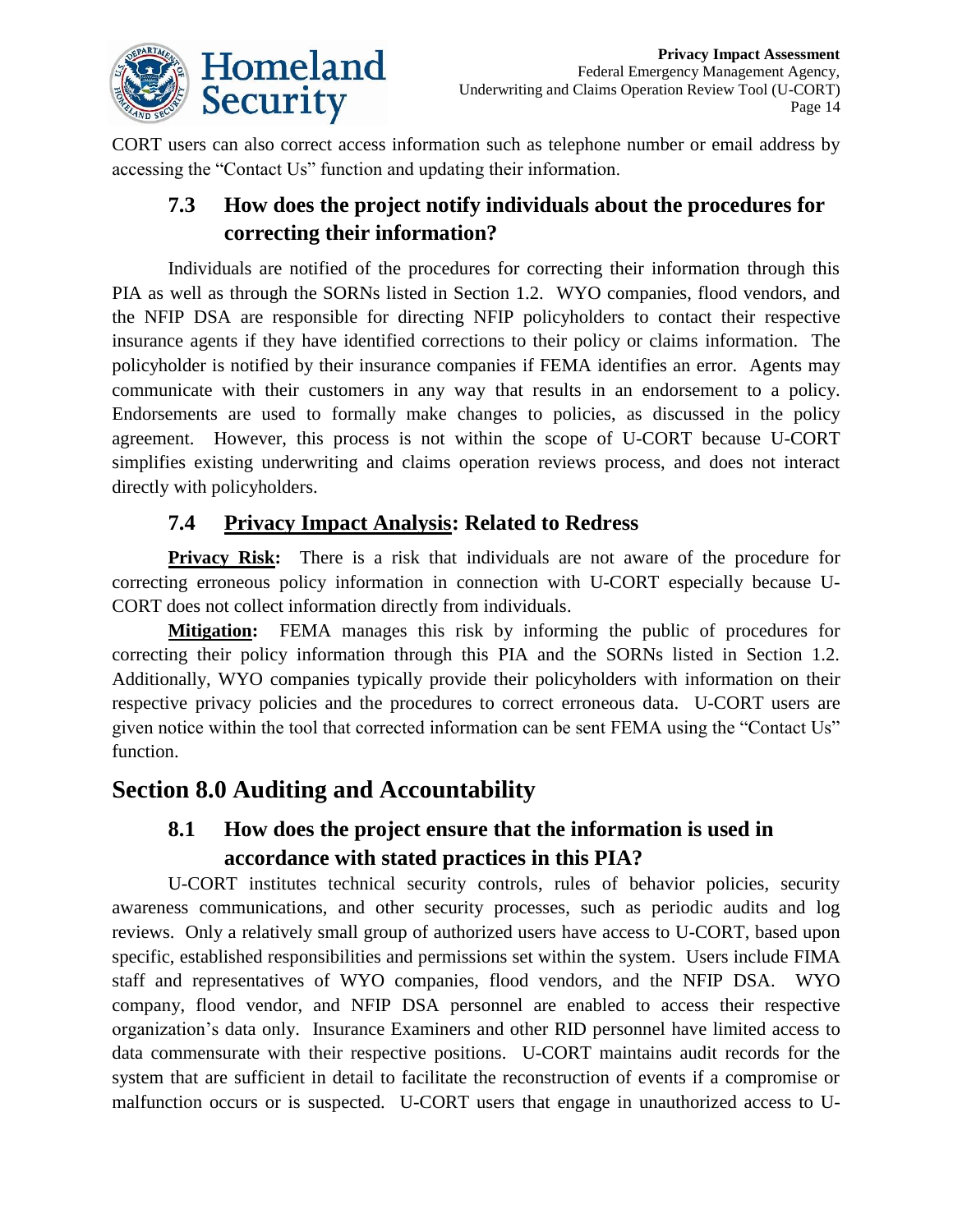

CORT are subject to disciplinary action that can result in account termination or suspension.

### **8.2 Describe what privacy training is provided to users either generally or specifically relevant to the project.**

All users assigned to work with U-CORT data are provided specific training on how to use the system and the applicable rules and policies that includes DHS automated system security access and data protection policies. Likewise, FEMA employees and contractors are required to take initial and annual privacy training. All personnel assigned to work with U-CORT data are given specific guidance regarding applicable rules and policies, including all DHS automated system security access policies.

### **8.3 What procedures are in place to determine which users may access the information and how does the project determine who has access?**

Access is based on user roles, as outlined in Section 8.1. Users requesting access complete an access request form found on the login screen of the site that is evaluated and approved by a RID Branch Chief or Managing Examiner. If access is granted, FIMA provides the user with a temporary ID and password. Access is restricted based on the individual's organization, position, and role; for example: FEMA/FIMA personnel designated as system administrators will have full access to the site's tools and data; WYO companies, flood vendors, and the NFIP DSA are limited to viewing only the data associated with their respective company's account. This tiered access structure ensures that only the appropriate access permissions are granted and that users are limited in their ability to move throughout the site so that they only access information that they need to know to perform their duties.

FIMA RID leadership performs monthly audits to the access list to ensure that granted access privileges are appropriate and current. Following these audits FIMA RID leadership and the U-CORT system administrator maintain a log documenting any observed discrepancies, corrective action to be taken, and mitigation efforts to preclude future unauthorized access. Any unauthorized or otherwise inappropriate access is reported to the appropriate FEMA authorities.